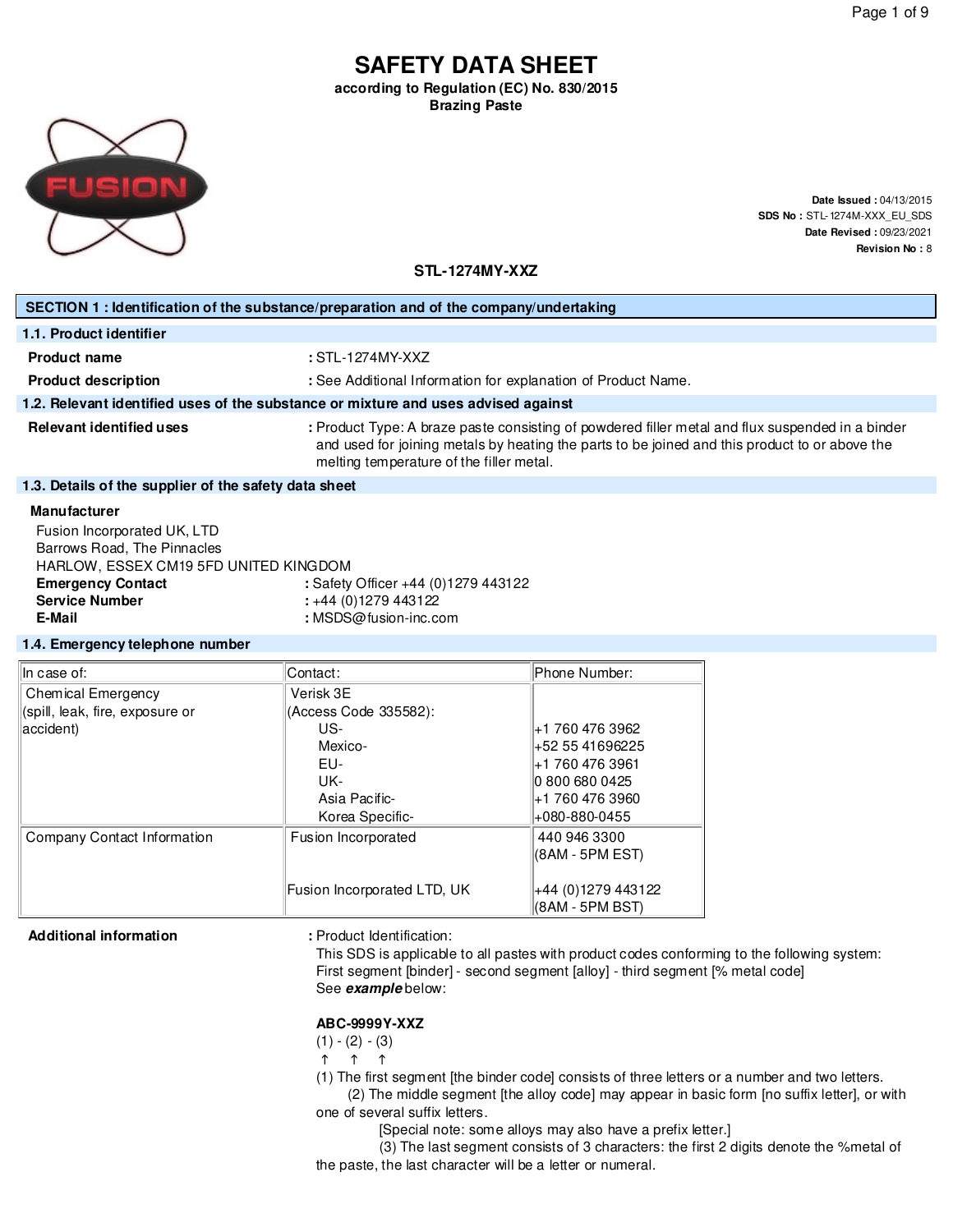| <b>SECTION 2: Hazards identification</b>                       |                                                                                                                                                                                                                                                                                                                                                                                                                                                                                                             |  |  |  |
|----------------------------------------------------------------|-------------------------------------------------------------------------------------------------------------------------------------------------------------------------------------------------------------------------------------------------------------------------------------------------------------------------------------------------------------------------------------------------------------------------------------------------------------------------------------------------------------|--|--|--|
| 2.1. Classification of the substance or mixture                |                                                                                                                                                                                                                                                                                                                                                                                                                                                                                                             |  |  |  |
| Classification according to Regulation (EC) No 1272/2008 [CLP] |                                                                                                                                                                                                                                                                                                                                                                                                                                                                                                             |  |  |  |
| <b>Health</b>                                                  | : Acute Toxicity (Oral), Category 4<br>Skin Irritation, Category 2<br>Eye Corrosion, Category 1<br>Reproductive Toxicity, Category 2                                                                                                                                                                                                                                                                                                                                                                        |  |  |  |
| <b>Environmental</b>                                           | : Acute Hazards to the Aquatic Environment, Category 1<br>Chronic Hazards to the Aquatic Environment, Category 1                                                                                                                                                                                                                                                                                                                                                                                            |  |  |  |
| 2.2. Label elements                                            |                                                                                                                                                                                                                                                                                                                                                                                                                                                                                                             |  |  |  |
| Classification according to Regulation (EC) No 1272/2008 [CLP] |                                                                                                                                                                                                                                                                                                                                                                                                                                                                                                             |  |  |  |
| Hazard pictogram(s)                                            | Health hazard<br>Corrosion<br>Exclamation<br>Environment                                                                                                                                                                                                                                                                                                                                                                                                                                                    |  |  |  |
|                                                                | mark                                                                                                                                                                                                                                                                                                                                                                                                                                                                                                        |  |  |  |
| <b>Signal Word</b>                                             | : DANGER                                                                                                                                                                                                                                                                                                                                                                                                                                                                                                    |  |  |  |
| Hazard statement(s)                                            | : H302: Harmful if swallowed.<br>H315: Causes skin irritation.<br>H318: Causes serious eye damage.<br>H361: Suspected of damaging fertility or the unborn child.<br>H410: Very toxic to aquatic life with long lasting effects.                                                                                                                                                                                                                                                                             |  |  |  |
| Precautionary statement(s)                                     |                                                                                                                                                                                                                                                                                                                                                                                                                                                                                                             |  |  |  |
| General                                                        | : P201: Obtain special instructions before use.<br>P310: Immediately call a POISON CENTER or doctor.<br>P280: Wear protective gloves, clothing, eye protection and face protection.<br>P305+P351+P338: IF IN EYES: Rinse cautiously with water for several minutes. Remove<br>contact lenses, if present and easy to do. Continue rinsing.<br>P391: Collect spillage.<br>P273: Avoid release to the environment.<br>P501: Dispose of container in accordance with local, regional and national regulations. |  |  |  |
| <b>Prevention</b>                                              | : P202: Do not handle until all safety precautions have been read and understood.<br>P264: Wash exposed skin thoroughly after handling.<br>P270: Do not eat, drink or smoke when using this product.                                                                                                                                                                                                                                                                                                        |  |  |  |
| Response                                                       | : P302+P352: IF ON SKIN: Wash with plenty of soap and water.<br>P362+P364: Take off contaminated clothing and wash it before reuse.<br>P330: Rinse mouth.                                                                                                                                                                                                                                                                                                                                                   |  |  |  |
| <b>Storage</b>                                                 | : P405: Store locked up.                                                                                                                                                                                                                                                                                                                                                                                                                                                                                    |  |  |  |
| 2.3. Other hazards                                             |                                                                                                                                                                                                                                                                                                                                                                                                                                                                                                             |  |  |  |
| None Expected.                                                 |                                                                                                                                                                                                                                                                                                                                                                                                                                                                                                             |  |  |  |
| <b>SECTION 3: Composition / information on ingredients</b>     |                                                                                                                                                                                                                                                                                                                                                                                                                                                                                                             |  |  |  |

### **3.1. Substances**

Not Applicable

**3.2. Mixtures**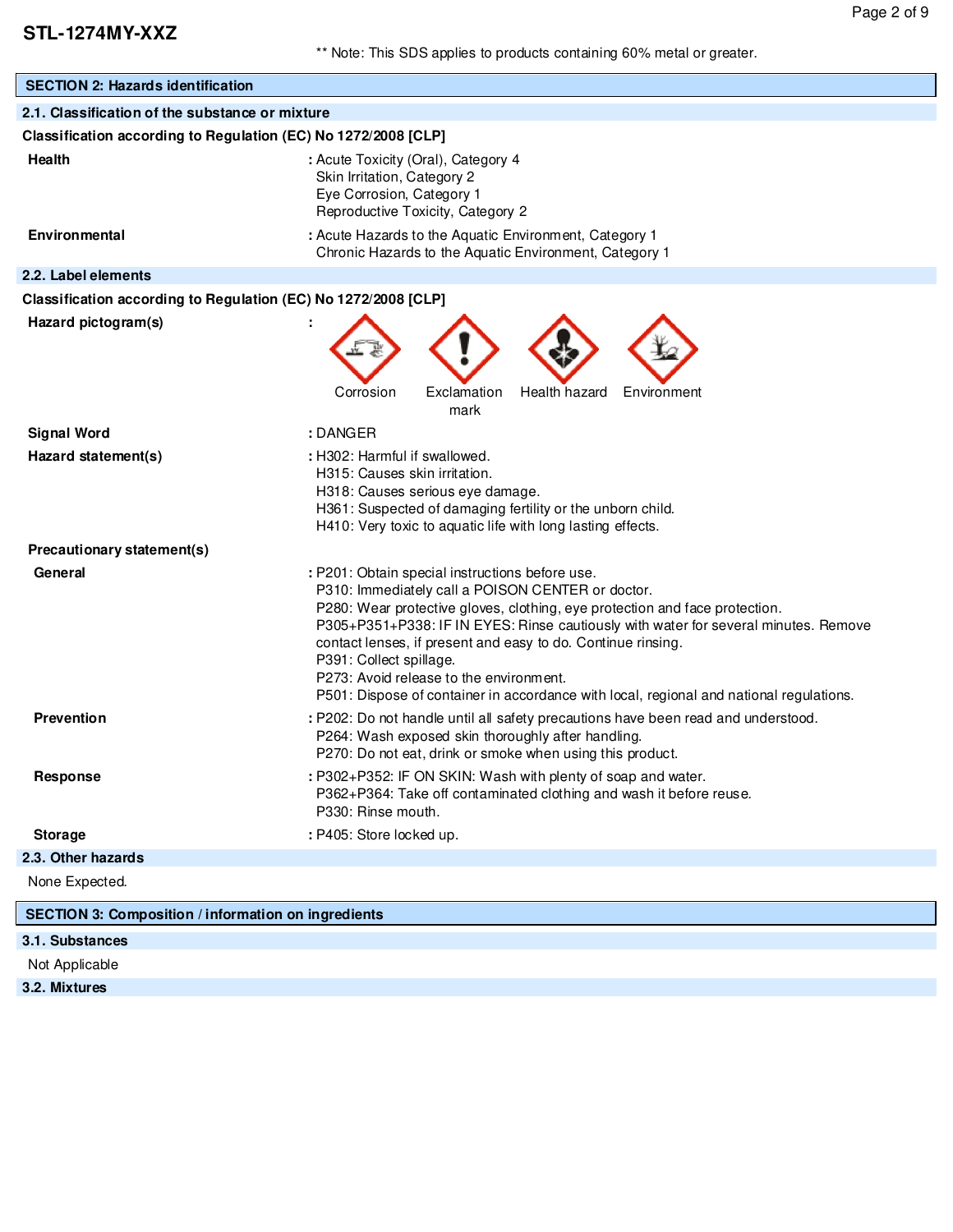### **STL-1274MY-XXZ**

|                                                                 |            | <b>EINECS No.</b>                |            | <b>Classification according to Regulation (EC)</b><br>No 1272/2008 [CLP]                                          |  |
|-----------------------------------------------------------------|------------|----------------------------------|------------|-------------------------------------------------------------------------------------------------------------------|--|
| <b>Chemical Name</b>                                            | <b>CAS</b> | <b>REACH Registration</b><br>No. | $Wt.$ %    |                                                                                                                   |  |
| Boric Acid (H2B4O7), dipotassium salt,                          | 68987-56-4 | 273-499-8                        | $35$       | Skin Corr., Cat. 1C; Eye Corr., Cat. 1; Acute Tox.<br>(O), Cat. 4; Rep. Tox., Cat. 2; H314; H318; H302;<br>H361-1 |  |
| reaction products with boron and potassium<br>fluoride (K(HF2)) |            | 01-2120817176-56-0000            |            |                                                                                                                   |  |
| Silver                                                          | 7440-22-4  | 231-131-3                        | $15 - 761$ | Aquatic Acute, Cat. 1; Aquatic Chronic, Cat.<br>1M10; H400; H410                                                  |  |
|                                                                 |            | Not Applicable                   |            |                                                                                                                   |  |
|                                                                 | 7440-50-8  | 231-159-6                        | $5 - 45$   | Aquatic Acute, Cat. 1; Aquatic Chronic, Cat. 2;                                                                   |  |
| Copper                                                          |            | 01-2119480154-42-0172            |            | H400; H411                                                                                                        |  |
| Zinc                                                            | 7440-66-6  | 231-175-3                        | $0 - 35$   | Aquatic Acute, Cat. 1; Aquatic Chronic, Cat. 1;                                                                   |  |
|                                                                 |            | Not Applicable                   |            | H410                                                                                                              |  |
| Tin                                                             |            | 231-141-8                        | $0 - 25$   | Not classified                                                                                                    |  |
|                                                                 | 7440-31-5  | 01-2119486474-28-0053            |            |                                                                                                                   |  |

Additional information : This material does not contain any other substances which are considered hazardous and are included above the appropriate reportable limits.

> **Note:** This SDS is prepared to cover multiple alloys with the same GHS Hazard Classification and may list substances not applicable to the named product. Please see the Specification Sheet for product specific alloy composition and melt point range.

### For full text of H-statements: see SECTION 16.

| <b>SECTION 4: First aid measures</b>                                            |                                                                                                                                                                                                                                                                                                                               |
|---------------------------------------------------------------------------------|-------------------------------------------------------------------------------------------------------------------------------------------------------------------------------------------------------------------------------------------------------------------------------------------------------------------------------|
| 4.1. Description of first aid measures                                          |                                                                                                                                                                                                                                                                                                                               |
| <b>Following eyes</b>                                                           | : Remove contact lenses. Hold eyelids apart. Immediately flush eyes with plenty of low-pressure<br>water for at least 15 minutes. Get medical attention if irritation persists.                                                                                                                                               |
| <b>Following skin</b>                                                           | : Immediately remove contaminated clothing. Do not attempt to remove any material bonded to<br>the skin. Flush area of skin contact immediately with large amounts of water for at least 15<br>minutes. If irritation persists after flushing, get medical attention promptly. Launder<br>contaminated clothing before reuse. |
| <b>Following ingestion</b>                                                      | : If swallowed: Do not induce vomiting unless instructed to do so by medical personnel. Never<br>give anything by mouth to an unconscious person. Get medical attention immediately.                                                                                                                                          |
| <b>Following inhalation</b>                                                     | : Remove victim to fresh air. If not breathing, trained personnel may give artificial respiration. If<br>breathing is difficult, give oxygen by trained personnel. Seek medical attention.                                                                                                                                    |
| 4.2. Most important symptoms and effects, both acute and delayed                |                                                                                                                                                                                                                                                                                                                               |
| <b>Eyes</b>                                                                     | : Eye contact may cause: irritation and/or burning sensation.                                                                                                                                                                                                                                                                 |
| <b>Skin</b>                                                                     | : May cause irritation and burns to exposed tissue. Hot molten metal may cause burns to the<br>skin.                                                                                                                                                                                                                          |
| Ingestion                                                                       | : If swallowed, this product may cause gastrointestinal discomfort, nausea, vomiting.                                                                                                                                                                                                                                         |
| Inhalation                                                                      | : Inhalation of powder, dust or fumes may be irritating to the respiratory system.<br>Inhalation of some metals may cause Metal Fume Fever: See section 11.                                                                                                                                                                   |
| 4.3. Indication of any immediate medical attention and special treatment needed |                                                                                                                                                                                                                                                                                                                               |
| Notes to physician                                                              | : Treat symptomatically. Fluorides can reduce serum calcium levels resulting in potentially fatal<br>hypocalcemia. Focus medical efforts on combating shock and reducing systemic toxicity of<br>fluoride ion.                                                                                                                |
| <b>SECTION 5: Fire fighting measures</b>                                        |                                                                                                                                                                                                                                                                                                                               |
| 5.1. Extinguishing media                                                        |                                                                                                                                                                                                                                                                                                                               |
| <b>Extinguishing media</b>                                                      | : For fires involving this product, use dry chemical, carbon dioxide, foam, water spray. Do not use<br>water if metal is molten.                                                                                                                                                                                              |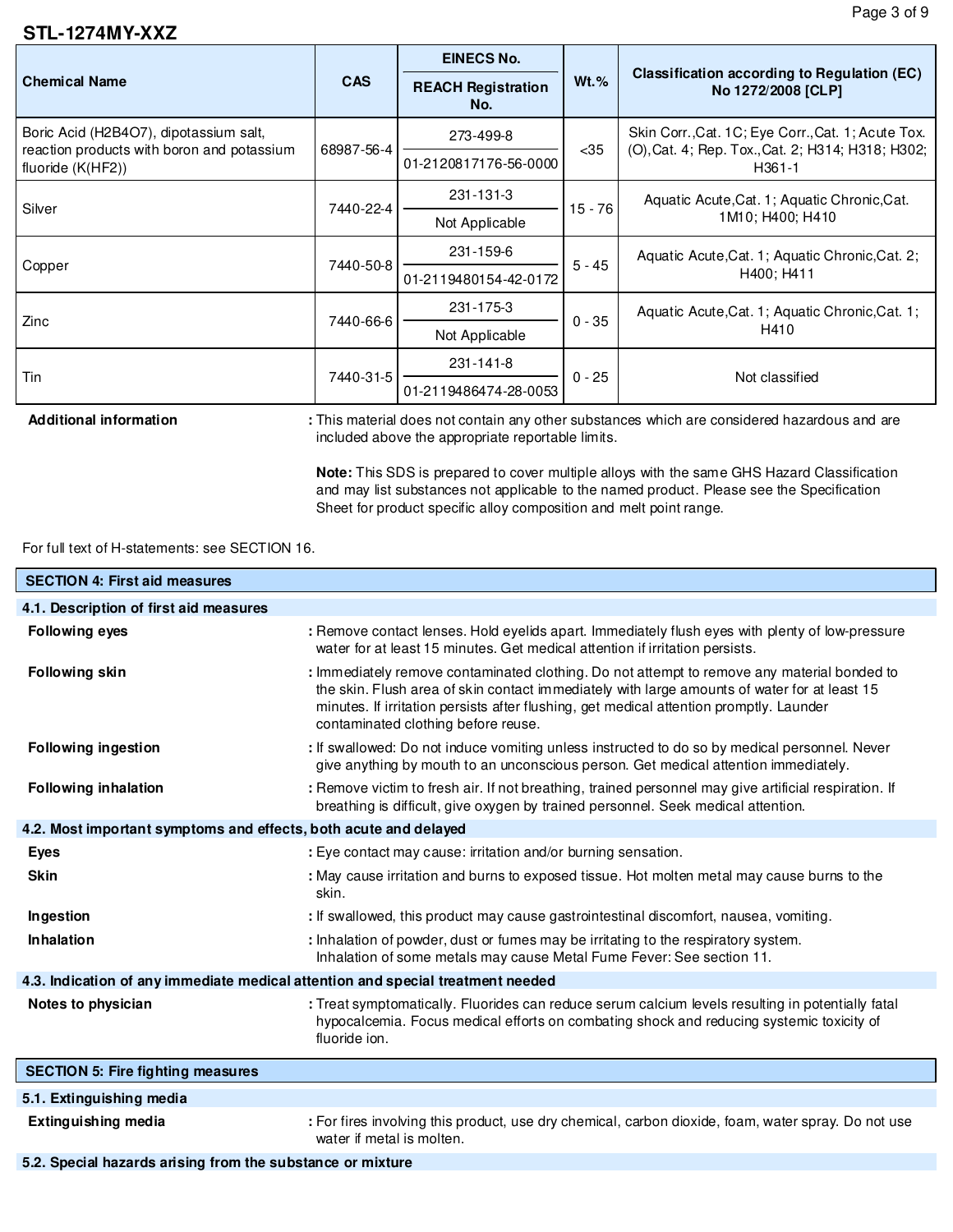|                                                                          | Page 4 of 9                                                                                                                                                                                                                                                                                                                                                                                                                       |
|--------------------------------------------------------------------------|-----------------------------------------------------------------------------------------------------------------------------------------------------------------------------------------------------------------------------------------------------------------------------------------------------------------------------------------------------------------------------------------------------------------------------------|
| <b>STL-1274MY-XXZ</b>                                                    |                                                                                                                                                                                                                                                                                                                                                                                                                                   |
| General hazard                                                           | : During the soldering/brazing process, hazardous decomposition products may be released: See<br>section 10.                                                                                                                                                                                                                                                                                                                      |
| <b>Explosion hazards</b>                                                 | : This material is classed as a non-flammible solid. Product will burn under fire conditions.<br>Emits toxic and corrosive fumes under fire conditions.                                                                                                                                                                                                                                                                           |
| 5.3. Advice for firefighters                                             |                                                                                                                                                                                                                                                                                                                                                                                                                                   |
| <b>Fire fighting procedures</b>                                          | : Move container from fire area if it can be done without risk. Avoid inhalation of vapors or mists.                                                                                                                                                                                                                                                                                                                              |
| Fire fighting equipment                                                  | : Exposure to decomposition products may be a hazard to health. Do not breathe smoke, gases<br>or vapors generated. Wear goggles if eye protection is not provided. Wash away any material<br>that comes into contact with the body, clothing or equipment. When fighting fires involving this<br>product, wear full protective gear. For fires in enclosed areas, fire fighters must use self-<br>contained breathing apparatus. |
| <b>SECTION 6: Accidental release measures</b>                            |                                                                                                                                                                                                                                                                                                                                                                                                                                   |
| 6.1. Personal precautions, protective equipment and emergency procedures |                                                                                                                                                                                                                                                                                                                                                                                                                                   |
| <b>General procedures</b>                                                | : Waste disposal method: Scoop up excess material and wash affected areas with soap and<br>water. Avoid contact with skin and eyes. Collect material into sealed and labeled containers for<br>disposal. Clean contaminated surface thoroughly. Dispose in accordance with federal, state and<br>local regulations.                                                                                                               |
| Special protective equipment                                             | : Avoid inhaling vapor and/or mists. Do not get spilled material on skin, clothing, or in eyes. Wear<br>full protective clothing. See Section 8. Remove all contaminated clothing.                                                                                                                                                                                                                                                |
| 6.2. Environmental precautions                                           |                                                                                                                                                                                                                                                                                                                                                                                                                                   |
| <b>Water spill</b>                                                       | : Avoid contamination of water bodies during cleanup and disposal. Do not flush to sewer. Advise<br>relevant authorities if material enters sewers, water sources or low-lying areas.                                                                                                                                                                                                                                             |
| Land spill                                                               | : No data available                                                                                                                                                                                                                                                                                                                                                                                                               |
| Air spill                                                                | : No data available                                                                                                                                                                                                                                                                                                                                                                                                               |
| 6.3. Methods and material for containment and cleaning up                |                                                                                                                                                                                                                                                                                                                                                                                                                                   |
| Large spill                                                              | : Recover spilled material. Reclaim this material whenever possible. Collect material into sealed<br>and labeled containers for reclamation or disposal.                                                                                                                                                                                                                                                                          |
| 6.4. Reference to other sections                                         |                                                                                                                                                                                                                                                                                                                                                                                                                                   |
| Reference to other sections                                              | : See Section 8 for Personal Protective Equipment                                                                                                                                                                                                                                                                                                                                                                                 |
|                                                                          | See Section 13 for Product Disposal considerations                                                                                                                                                                                                                                                                                                                                                                                |
| <b>SECTION 7: Handling and storage</b>                                   |                                                                                                                                                                                                                                                                                                                                                                                                                                   |
| 7.1. Precautions for safe handling                                       |                                                                                                                                                                                                                                                                                                                                                                                                                                   |
| Handling                                                                 | : Keep away from sources of ignition.                                                                                                                                                                                                                                                                                                                                                                                             |
| <b>Storage</b>                                                           | : Keep lid tightly closed except when removing product.                                                                                                                                                                                                                                                                                                                                                                           |
| 7.2. Conditions for safe storage, including any incompatibilities        |                                                                                                                                                                                                                                                                                                                                                                                                                                   |
| Storage temperature                                                      | : 5°C Minimum to 25°C Maximum                                                                                                                                                                                                                                                                                                                                                                                                     |
| <b>Shelf life</b>                                                        | : See specification sheet or container label.                                                                                                                                                                                                                                                                                                                                                                                     |
| 7.3. Specific end use(s)                                                 |                                                                                                                                                                                                                                                                                                                                                                                                                                   |
| Specific end use(s)                                                      | : Solder or Braze Paste for joining metals.                                                                                                                                                                                                                                                                                                                                                                                       |
| <b>SECTION 8: Exposure controls / personal protection</b>                |                                                                                                                                                                                                                                                                                                                                                                                                                                   |

**8.1. Control parameters**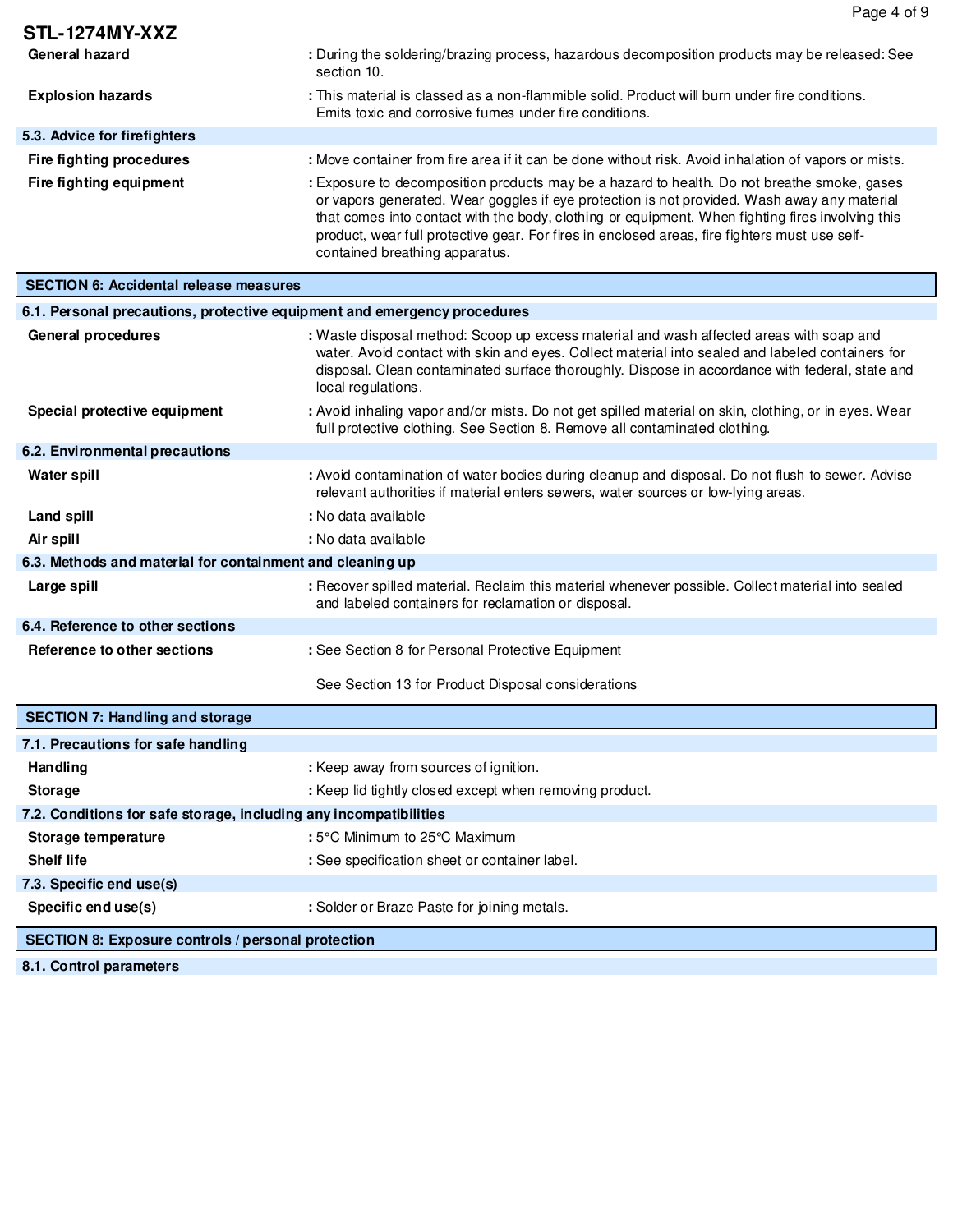## **STL-1274MY-XXZ**

**Chemical Name:** Silver

| Country                      | <b>Type</b>     | ppm | mg/m <sup>3</sup> | <b>Comments</b>       |
|------------------------------|-----------------|-----|-------------------|-----------------------|
| Switzerland                  | <b>MAK-Wert</b> |     | 0.1               |                       |
|                              | <b>KZGW</b>     |     | 0.8               |                       |
| <b>Chemical Name: Copper</b> |                 |     |                   |                       |
| Country                      | <b>Type</b>     | ppm | mg/m <sup>3</sup> | <b>Comments</b>       |
| Switzerland                  | <b>MAK-Wert</b> |     | 0.1               |                       |
|                              | <b>KZGW</b>     |     | 0.2               |                       |
| <b>Chemical Name: Zinc</b>   |                 |     |                   |                       |
| Country                      | <b>Type</b>     | ppm | mg/m <sup>3</sup> | <b>Comments</b>       |
| Germany                      | <b>DFG</b>      |     | 0.1               | [respirable fraction] |
| Switzerland                  | <b>MAK-Wert</b> |     | 0.1               | [respirable fraction] |
|                              |                 |     |                   |                       |
| 2.2 Evnocuro controlo        |                 |     |                   |                       |

| O.Z. EXPOSURE CONTIOIS        |                                                                                                                                                                                                                                                                                                                                                                                                                                                                                                                                                |
|-------------------------------|------------------------------------------------------------------------------------------------------------------------------------------------------------------------------------------------------------------------------------------------------------------------------------------------------------------------------------------------------------------------------------------------------------------------------------------------------------------------------------------------------------------------------------------------|
| <b>Engineering controls</b>   | : The use of local ventilation is required to maintain the concentration of fumes evolved from the<br>soldering/brazing process to well below the occupational exposure limits, within the operator's<br>breathing zone and the general vicinity. Use of process enclosures, exhaust systems, and other<br>engineering/administrative controls should be designed in accordance with local conditions.<br>Please refer to the ACGIH document, Industrial Ventilation, A Manual of Recommended<br>Practices [most recent edition], for details. |
| Eye/face protection           | : Wear safety glasses with side shields as a minimum level of protection. Consult ANSI Z87.1 for<br>more information.                                                                                                                                                                                                                                                                                                                                                                                                                          |
| <b>Skin protection</b>        | : Wear chemical resistant gloves. When material is heated, wear thermal-insulated gloves to<br>protect against burns.                                                                                                                                                                                                                                                                                                                                                                                                                          |
| <b>Respiratory protection</b> | : When exposure limits (listed above) are exceeded or ventilation is inadequate, wear a NIOSH or<br>European Standard approved respirator, in accordance with OSHA respirator regulations [29<br>CFR 1910.134] or European Standards [EN149]. Consult ANSI Z88.2 American National<br>Standard for Respiratory Protection for guidance on proper selection, use and care of<br>respirators.                                                                                                                                                    |
| <b>Protective clothing</b>    | : Avoid skin contact. Wear chemical resistant clothing (long-sleeved shirt buttoned at the wrist)<br>as necessary to prevent contact. For soldering/brazing operations where hot metallic parts are<br>handled and molten metal may be present, wear heat-resistant gloves and clothing to protect<br>from burns.                                                                                                                                                                                                                              |
| Work hygienic practices       | : Minimize exposure in accordance with good hygiene practice. Good general hygienic practices<br>include: Eating, drinking, and smoking should not be permitted in work areas. Wash thoroughly<br>after handling, and before eating, drinking, using tobacco, applying cosmetics, or using the<br>toilet. Keep area clean. Remove contaminated clothing promptly. Launder contaminated<br>clothing before reuse. Avoid contact with eyes, skin, and clothing. Avoid breathing dust, vapor<br>or mist.                                          |
| <b>Other precautions</b>      | : Educate and train employees in the safe use and handling of this product.                                                                                                                                                                                                                                                                                                                                                                                                                                                                    |
| <b>Additional information</b> | : See American National Standard ANSI Z49.1, Safety in Welding, Cutting and Allied Processes,<br>published by the American Welding Society, 550 N.W. LeJeune Road, Miami, FL 33126; OSHA<br>Safety and Health Standards, 29 CFR 1910, available from the U.S. Government Printing Office,<br>Superintendent of Documents, P.O. Box 371954, Pittsburgh, PA 15250-7954.                                                                                                                                                                          |

### **SECTION 9: Physical and chemical properties**

| 9.1. Information on basic physical and chemical properties |                                                                                           |
|------------------------------------------------------------|-------------------------------------------------------------------------------------------|
| Appearance                                                 | : Viscous paste                                                                           |
| Colour                                                     | : Various                                                                                 |
| Odour                                                      | : Characteristic odor.                                                                    |
| рH                                                         | : Not Applicable                                                                          |
| <b>Melting point</b>                                       | : Alloy Melting Range: $>$ 538°C (1000°F) (See Spec. Sheet for specific alloy melt point) |
| <b>Boiling point</b>                                       | : Not Determined                                                                          |
|                                                            |                                                                                           |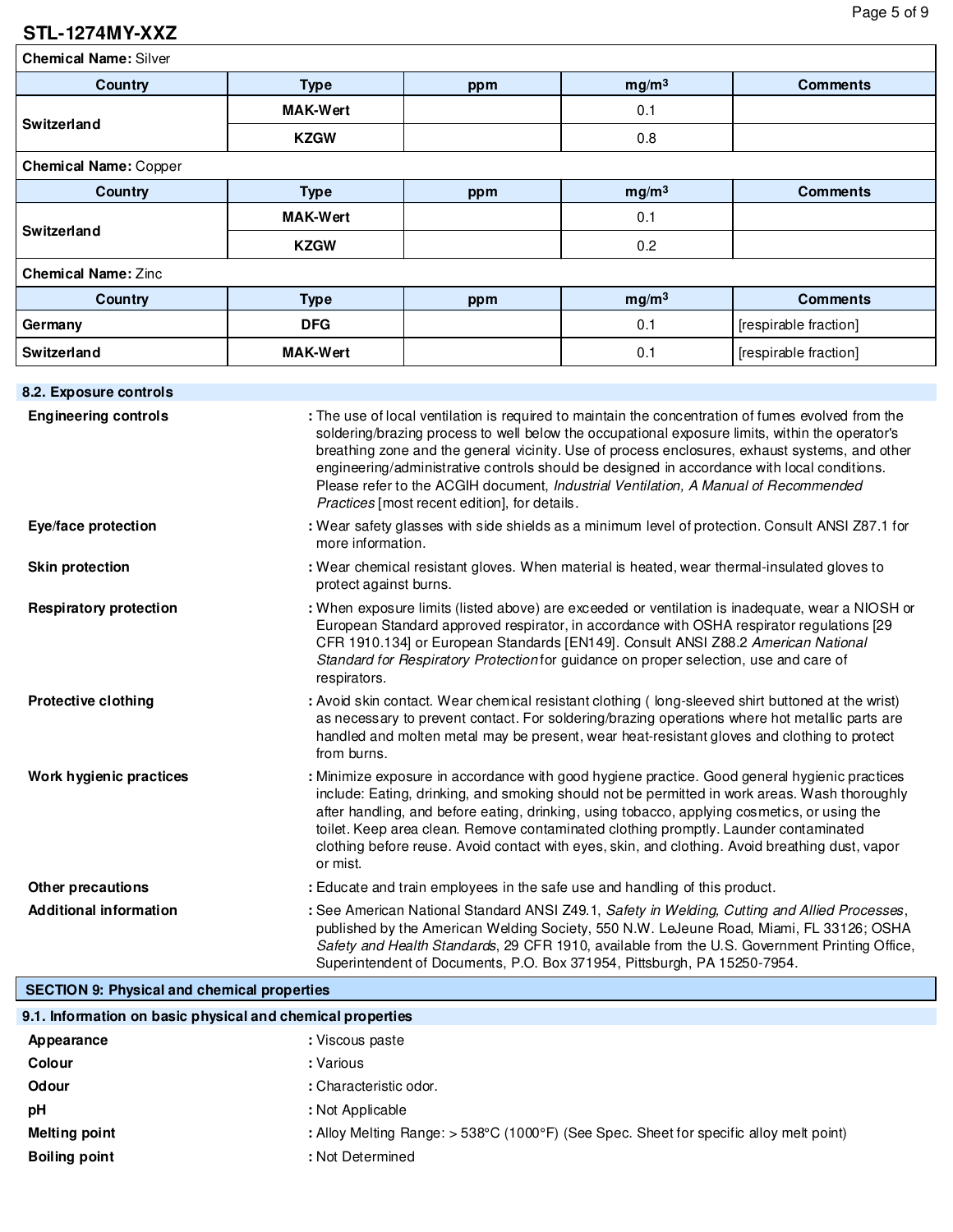|                                             | Page 6 of 9                                                                                                                                                                                                                                                                                                                                                                                                                                                                                                                                                                  |
|---------------------------------------------|------------------------------------------------------------------------------------------------------------------------------------------------------------------------------------------------------------------------------------------------------------------------------------------------------------------------------------------------------------------------------------------------------------------------------------------------------------------------------------------------------------------------------------------------------------------------------|
| STL-1274MY-XXZ                              |                                                                                                                                                                                                                                                                                                                                                                                                                                                                                                                                                                              |
| <b>Flash point</b>                          | : Not Applicable                                                                                                                                                                                                                                                                                                                                                                                                                                                                                                                                                             |
| <b>Evaporation rate</b>                     | : No data available                                                                                                                                                                                                                                                                                                                                                                                                                                                                                                                                                          |
| <b>Explosion limits</b>                     | : LEL/UEL: Not Determined                                                                                                                                                                                                                                                                                                                                                                                                                                                                                                                                                    |
| Vapor pressure                              | : No data available                                                                                                                                                                                                                                                                                                                                                                                                                                                                                                                                                          |
| Vapor density                               | : No data available                                                                                                                                                                                                                                                                                                                                                                                                                                                                                                                                                          |
| <b>Specific gravity</b>                     | $\div$ 2 (water=1)                                                                                                                                                                                                                                                                                                                                                                                                                                                                                                                                                           |
| Solubility in water                         | : Negligible                                                                                                                                                                                                                                                                                                                                                                                                                                                                                                                                                                 |
| Partition coefficient: n-octanol/water      | : No data available                                                                                                                                                                                                                                                                                                                                                                                                                                                                                                                                                          |
| Auto-ignition temperature                   | : Not Determined                                                                                                                                                                                                                                                                                                                                                                                                                                                                                                                                                             |
| Decomposition temperature                   | : No data available                                                                                                                                                                                                                                                                                                                                                                                                                                                                                                                                                          |
| <b>Explosive properties</b>                 | : No data available                                                                                                                                                                                                                                                                                                                                                                                                                                                                                                                                                          |
| <b>Oxidising properties</b>                 | : No data available                                                                                                                                                                                                                                                                                                                                                                                                                                                                                                                                                          |
| 9.2. Other information                      |                                                                                                                                                                                                                                                                                                                                                                                                                                                                                                                                                                              |
| <b>Additional information</b>               | : Not Available                                                                                                                                                                                                                                                                                                                                                                                                                                                                                                                                                              |
| <b>SECTION 10: Stability and reactivity</b> |                                                                                                                                                                                                                                                                                                                                                                                                                                                                                                                                                                              |
| 10.1. Reactivity                            |                                                                                                                                                                                                                                                                                                                                                                                                                                                                                                                                                                              |
| <b>Reactivity</b>                           | : This material is not expected to be reactive at ambient conditions.                                                                                                                                                                                                                                                                                                                                                                                                                                                                                                        |
| 10.2. Chemical stability                    |                                                                                                                                                                                                                                                                                                                                                                                                                                                                                                                                                                              |
| <b>Chemical stability</b>                   | : Stable under normal conditions of use.                                                                                                                                                                                                                                                                                                                                                                                                                                                                                                                                     |
| 10.3. Possibility of hazardous reactions    |                                                                                                                                                                                                                                                                                                                                                                                                                                                                                                                                                                              |
| Hazardous polymerization                    | : Will not occur.                                                                                                                                                                                                                                                                                                                                                                                                                                                                                                                                                            |
| 10.4. Conditions to avoid                   |                                                                                                                                                                                                                                                                                                                                                                                                                                                                                                                                                                              |
| <b>Conditions to avoid</b>                  | : Avoid contact with incompatible materials. Avoid extreme heat. Avoid prolonged exposure to air<br>and moisture.                                                                                                                                                                                                                                                                                                                                                                                                                                                            |
| 10.5. Incompatible materials                |                                                                                                                                                                                                                                                                                                                                                                                                                                                                                                                                                                              |
| Incompatible materials                      | : Materials to avoid: strong reducing agents such as metal hydrides or alkali metals (Reaction<br>with these materials may generate hydrogen gas, which could create an explosive hazard),<br>acids, alkalies, oxidizing agents, strong oxidizers, acetylene, ammonia, hydrogen peroxide,<br>bromine azide, chlorine trifluoride, ethyleneimine, oxalic acid, tartaric acid, nitric acid, sulfuric<br>acid, bromates, strong bases, magnesium, chlorates, iodates, sodium azide, halogens,<br>halogenated hydrocarbons, moisture, strong oxidizing agents, sulfur compounds. |
| 10.6. Hazardous decomposition products      |                                                                                                                                                                                                                                                                                                                                                                                                                                                                                                                                                                              |
| Hazardous decomposition products            | : Decomposition products may include, but are not limited to: carbon oxides (CO, CO <sub>2</sub> ), smoke &<br>fumes, hydrogen fluoride. Metallic decomposition products may include: metal oxide fumes,<br>copper fume, zinc oxide fumes, tin oxides.                                                                                                                                                                                                                                                                                                                       |

**SECTION 11: Toxicological information**

## **11.1. Information on hazard classes as defined in Regulation (EC) No 1272/2008**

**Acute**

| <b>Chemical Name</b>                                                                                   |                                                                                                                                                                                                                                                                                                  | Oral $LD_{50}$                       | Dermal $LD_{50}$ | Inhalation LC <sub>50</sub> |
|--------------------------------------------------------------------------------------------------------|--------------------------------------------------------------------------------------------------------------------------------------------------------------------------------------------------------------------------------------------------------------------------------------------------|--------------------------------------|------------------|-----------------------------|
| Boric Acid (H2B4O7), dipotassium salt, reaction products with boron and<br>potassium fluoride (K(HF2)) |                                                                                                                                                                                                                                                                                                  | 500 ATE (Acute<br>Toxicity Estimate) | Not established  | Not established             |
| Dermal $LD_{50}$                                                                                       | : Not Classified.<br>The calculation method was used for this evaluation.                                                                                                                                                                                                                        |                                      |                  |                             |
| Oral $LD_{50}$                                                                                         | : Classified as Acute Toxicity (Oral), Category 4<br>The calculation method was used for this evaluation.                                                                                                                                                                                        |                                      |                  |                             |
| Inhalation $LC_{50}$                                                                                   | : Not Classified.<br>The calculation method was used for this evaluation.                                                                                                                                                                                                                        |                                      |                  |                             |
| <b>Notes</b>                                                                                           | : If excessive quantities of copper fume or zinc oxide fume are inhaled, it can result in the<br>condition called metal fume fever. The symptoms of metal fume fever will occur within 3 to 10<br>hours, and include immediate dryness and irritation of the throat, tightness of the chest, and |                                      |                  |                             |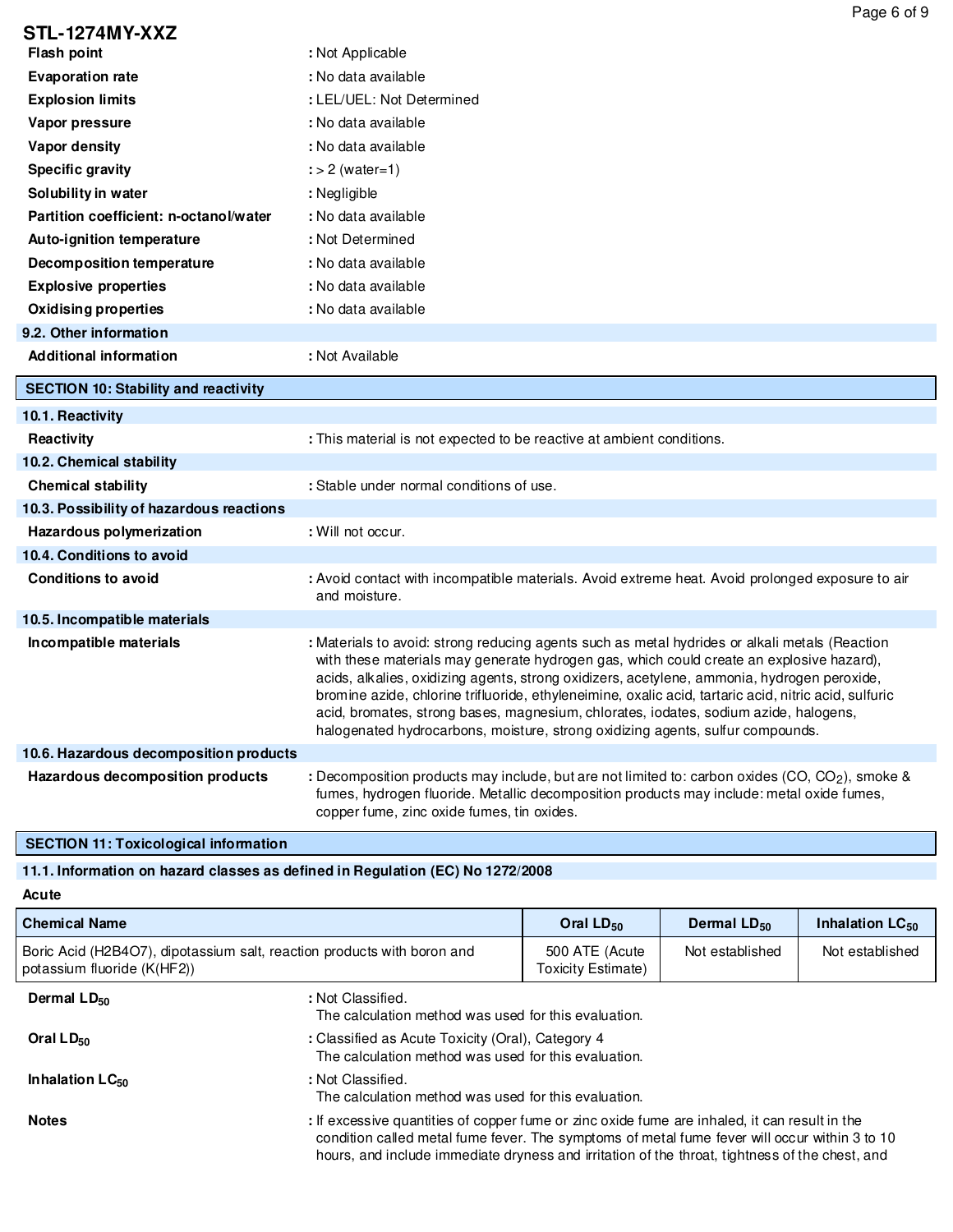|                                            | coughing which may later be followed by flu-like symptoms of fever, malaise, perspiration,<br>frontal headache, muscle cramps, low back pain, occasionally blurred vision, nausea, and<br>vomiting. There are no recognized complications, after effects, or chronic effects that result from<br>this condition.                                                                                                                                                                                                                                                       |  |
|--------------------------------------------|------------------------------------------------------------------------------------------------------------------------------------------------------------------------------------------------------------------------------------------------------------------------------------------------------------------------------------------------------------------------------------------------------------------------------------------------------------------------------------------------------------------------------------------------------------------------|--|
| Skin corrosion/irritation                  | : Classified as Skin irritation, Category 2<br>The classification is based on testing this material or a similar material.                                                                                                                                                                                                                                                                                                                                                                                                                                             |  |
| Serious eye damage/irritation              | : Classified as Eye Corrosion, Category 1.<br>The calculation method was used for this evaluation.                                                                                                                                                                                                                                                                                                                                                                                                                                                                     |  |
| Respiratory or skin sensitisation          | : Not Classified.<br>This material was not made with any components known to be skin or respiratory sensitizers.                                                                                                                                                                                                                                                                                                                                                                                                                                                       |  |
| Germ cell mutagenicity                     | : Not Classified.<br>This material was not made with components identified as being mutagenic.                                                                                                                                                                                                                                                                                                                                                                                                                                                                         |  |
| Carcinogenicity                            | : Not Classified.<br>This product was not formulated with any ingredients that are classified as carcinogenic by<br>IARC, NTP, ACGIH, OSHA or the UK HSC.                                                                                                                                                                                                                                                                                                                                                                                                              |  |
| <b>Reproductive toxicity</b>               | : Classified as Reproductive toxicity Category 2<br>The calculation method was used for this evaluation.                                                                                                                                                                                                                                                                                                                                                                                                                                                               |  |
| <b>STOT-single exposure</b>                | : Not Classified.<br>The calculation method was used for this evaluation.                                                                                                                                                                                                                                                                                                                                                                                                                                                                                              |  |
| STOT-repeated exposure                     | : Not Classified.<br>The calculation method was used for this evaluation.                                                                                                                                                                                                                                                                                                                                                                                                                                                                                              |  |
| <b>Aspiration Hazard</b>                   | : Not Applicable                                                                                                                                                                                                                                                                                                                                                                                                                                                                                                                                                       |  |
| 11.2. Information on other hazards         |                                                                                                                                                                                                                                                                                                                                                                                                                                                                                                                                                                        |  |
| Information on other hazards               | : None Expected.                                                                                                                                                                                                                                                                                                                                                                                                                                                                                                                                                       |  |
| <b>SECTION 12: Ecological information</b>  |                                                                                                                                                                                                                                                                                                                                                                                                                                                                                                                                                                        |  |
| 12.1. Toxicity                             |                                                                                                                                                                                                                                                                                                                                                                                                                                                                                                                                                                        |  |
| <b>Toxicity</b>                            | : Material - Expected to be toxic to aquatic organisms.<br>Material - Expected to be toxic with long-tem adverse effects in the aquatic environment.                                                                                                                                                                                                                                                                                                                                                                                                                   |  |
| <b>Aquatic toxicity (acute)</b>            | : No data available                                                                                                                                                                                                                                                                                                                                                                                                                                                                                                                                                    |  |
| 12.2. Persistence and degradability        |                                                                                                                                                                                                                                                                                                                                                                                                                                                                                                                                                                        |  |
| Persistence and degradability              | : No data available                                                                                                                                                                                                                                                                                                                                                                                                                                                                                                                                                    |  |
| 12.3. Bioaccumulative potential            |                                                                                                                                                                                                                                                                                                                                                                                                                                                                                                                                                                        |  |
| <b>Bioaccumulative potential</b>           | : No data available                                                                                                                                                                                                                                                                                                                                                                                                                                                                                                                                                    |  |
| 12.4. Mobility in soil                     |                                                                                                                                                                                                                                                                                                                                                                                                                                                                                                                                                                        |  |
| <b>Mobility in soil</b>                    | : No data available                                                                                                                                                                                                                                                                                                                                                                                                                                                                                                                                                    |  |
| 12.5. Results of PBT and vPvB assessment   |                                                                                                                                                                                                                                                                                                                                                                                                                                                                                                                                                                        |  |
| <b>Results of PBT and vPvB assessment</b>  | : No data available                                                                                                                                                                                                                                                                                                                                                                                                                                                                                                                                                    |  |
| 12.6. Endocrine disrupting properties      |                                                                                                                                                                                                                                                                                                                                                                                                                                                                                                                                                                        |  |
| <b>Endocrine disrupting properties</b>     | : No data available                                                                                                                                                                                                                                                                                                                                                                                                                                                                                                                                                    |  |
| 12.7. Other adverse effects                |                                                                                                                                                                                                                                                                                                                                                                                                                                                                                                                                                                        |  |
| <b>General comments</b>                    | : No data available                                                                                                                                                                                                                                                                                                                                                                                                                                                                                                                                                    |  |
| <b>SECTION 13: Disposal considerations</b> |                                                                                                                                                                                                                                                                                                                                                                                                                                                                                                                                                                        |  |
| 13.1. Waste treatment methods              |                                                                                                                                                                                                                                                                                                                                                                                                                                                                                                                                                                        |  |
| Product disposal                           | : Disposal of waste material from the use of this product may be subject to federal, state and<br>local regulations. Waste characterizations and compliance with applicable laws are the sole<br>responsibility of the waste generator. Reclaimed scrap metal has monetary value. Contact a<br>commercial reclaimer for information on recycling scrap metals. All recovered material should<br>be packaged, labeled, transported and disposed or reclaimed in conformance with applicable<br>laws and regulations and in conformance with good engineering practices. |  |
| Disposal method                            | : Dispose of in accordance with EC, national and local regulations, or sell to refiner.                                                                                                                                                                                                                                                                                                                                                                                                                                                                                |  |
| <b>Empty container</b>                     | : Do not reuse empty containers. Dispose of empty container in accordance with EC, national<br>and local regulations.                                                                                                                                                                                                                                                                                                                                                                                                                                                  |  |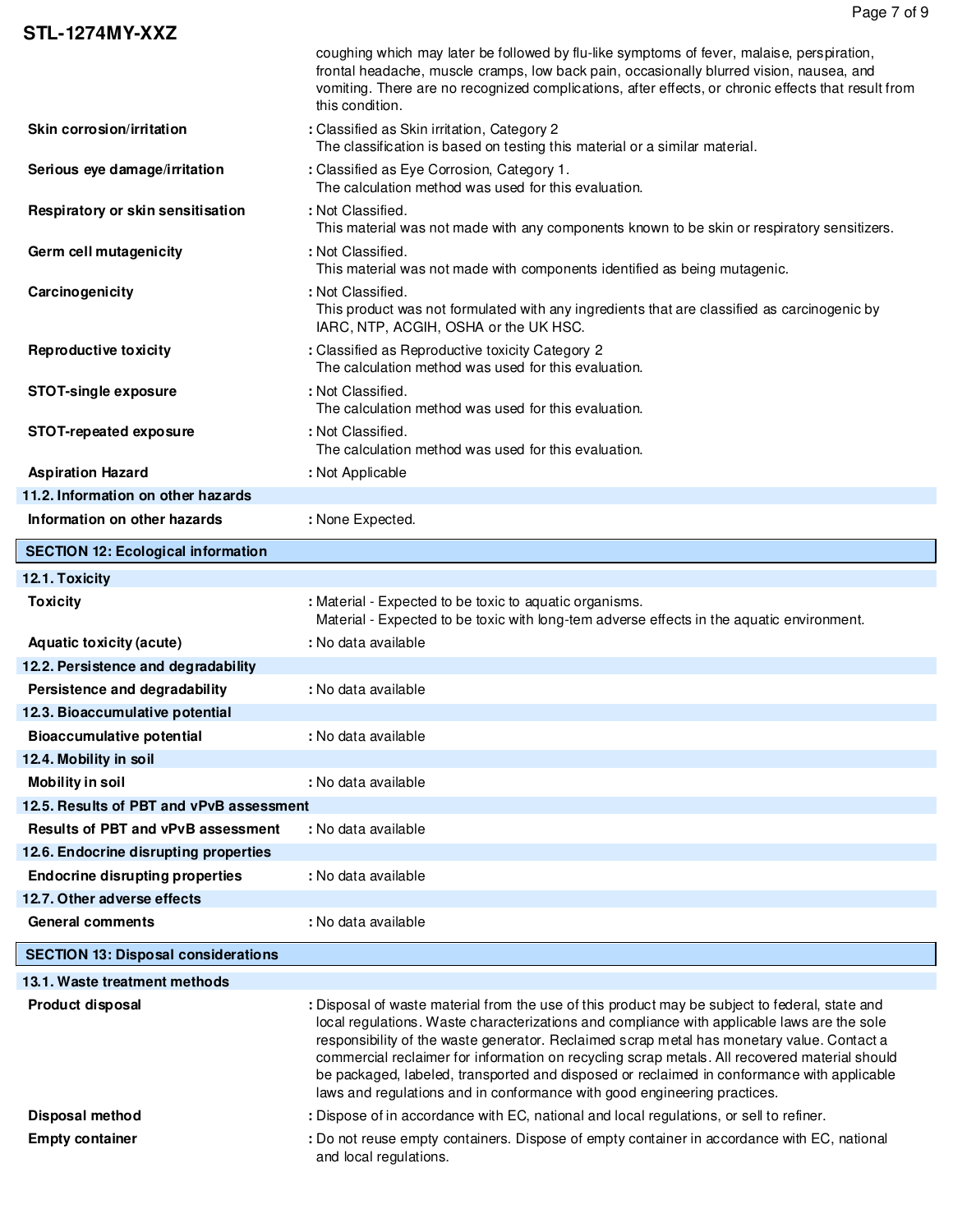# **STL-1274MY-XXZ**

| <b>SECTION 14: Transport information</b>                                                             |                                                                                                                                                                                                                                                                                                                                                                                                                                                                                                                                                                                                                                                                                                                                                                                                                                                                                                                             |  |
|------------------------------------------------------------------------------------------------------|-----------------------------------------------------------------------------------------------------------------------------------------------------------------------------------------------------------------------------------------------------------------------------------------------------------------------------------------------------------------------------------------------------------------------------------------------------------------------------------------------------------------------------------------------------------------------------------------------------------------------------------------------------------------------------------------------------------------------------------------------------------------------------------------------------------------------------------------------------------------------------------------------------------------------------|--|
| 14.1. UN number or ID number                                                                         |                                                                                                                                                                                                                                                                                                                                                                                                                                                                                                                                                                                                                                                                                                                                                                                                                                                                                                                             |  |
| <b>UN number</b>                                                                                     | :3077                                                                                                                                                                                                                                                                                                                                                                                                                                                                                                                                                                                                                                                                                                                                                                                                                                                                                                                       |  |
| 14.2. UN proper shipping name                                                                        |                                                                                                                                                                                                                                                                                                                                                                                                                                                                                                                                                                                                                                                                                                                                                                                                                                                                                                                             |  |
| UN proper shipping name                                                                              | : Environmentally hazardous substances, solid, n.o.s. [Copper, Silver]                                                                                                                                                                                                                                                                                                                                                                                                                                                                                                                                                                                                                                                                                                                                                                                                                                                      |  |
| 14.3. Transport hazard class(es)                                                                     |                                                                                                                                                                                                                                                                                                                                                                                                                                                                                                                                                                                                                                                                                                                                                                                                                                                                                                                             |  |
| Primary hazard class/division                                                                        | : 9 Environmentally Hazardous Substance                                                                                                                                                                                                                                                                                                                                                                                                                                                                                                                                                                                                                                                                                                                                                                                                                                                                                     |  |
| 14.4. Packing group                                                                                  |                                                                                                                                                                                                                                                                                                                                                                                                                                                                                                                                                                                                                                                                                                                                                                                                                                                                                                                             |  |
| Packing group                                                                                        | $: \mathbb{H}$                                                                                                                                                                                                                                                                                                                                                                                                                                                                                                                                                                                                                                                                                                                                                                                                                                                                                                              |  |
| 14.5. Environmental hazards                                                                          |                                                                                                                                                                                                                                                                                                                                                                                                                                                                                                                                                                                                                                                                                                                                                                                                                                                                                                                             |  |
| Marine pollutant #1                                                                                  | : Copper metal powder                                                                                                                                                                                                                                                                                                                                                                                                                                                                                                                                                                                                                                                                                                                                                                                                                                                                                                       |  |
| Marine pollutant #2                                                                                  | : Silver metal powder                                                                                                                                                                                                                                                                                                                                                                                                                                                                                                                                                                                                                                                                                                                                                                                                                                                                                                       |  |
| 14.6. Special precautions for user                                                                   |                                                                                                                                                                                                                                                                                                                                                                                                                                                                                                                                                                                                                                                                                                                                                                                                                                                                                                                             |  |
| IMDG - sea                                                                                           | : Marine Pollutants having a net quantity of 5 L or less for liquids or a net mass per single or inner<br>packaging of 5 kg or less for solids are not subject to any other provision of the Code relevant to<br>marine pollutants.                                                                                                                                                                                                                                                                                                                                                                                                                                                                                                                                                                                                                                                                                         |  |
| <b>IATA - air</b>                                                                                    | : A197: May be shipped as "Not restricted" provided that the net quantity in any receptacle does<br>not exceed 5 kg or 5 L.                                                                                                                                                                                                                                                                                                                                                                                                                                                                                                                                                                                                                                                                                                                                                                                                 |  |
| 14.7. Maritime transport in bulk according to IMO instruments                                        |                                                                                                                                                                                                                                                                                                                                                                                                                                                                                                                                                                                                                                                                                                                                                                                                                                                                                                                             |  |
| <b>Transport in bulk</b>                                                                             | : No further instructions, see above.                                                                                                                                                                                                                                                                                                                                                                                                                                                                                                                                                                                                                                                                                                                                                                                                                                                                                       |  |
| <b>Additional information</b>                                                                        | : This product is classified for transport per US DOT, ADR/RID, ICAO/IATA, and IMO/IMDG.                                                                                                                                                                                                                                                                                                                                                                                                                                                                                                                                                                                                                                                                                                                                                                                                                                    |  |
| <b>SECTION 15: Regulatory information</b>                                                            |                                                                                                                                                                                                                                                                                                                                                                                                                                                                                                                                                                                                                                                                                                                                                                                                                                                                                                                             |  |
| 15.1. Safety, health and environmental regulations/legislation specific for the substance or mixture |                                                                                                                                                                                                                                                                                                                                                                                                                                                                                                                                                                                                                                                                                                                                                                                                                                                                                                                             |  |
| <b>RoHS</b>                                                                                          | : This product was not made with any components regulated under the RoHS Directive<br>2011/65/EU.                                                                                                                                                                                                                                                                                                                                                                                                                                                                                                                                                                                                                                                                                                                                                                                                                           |  |
| International regulations                                                                            | <b>European Union:</b><br>This safety datasheet complies with the requirements of Regulations (EC) No. 1907/2006 and<br>No. 1272/2008.                                                                                                                                                                                                                                                                                                                                                                                                                                                                                                                                                                                                                                                                                                                                                                                      |  |
| 15.2. Chemical safety assessment                                                                     |                                                                                                                                                                                                                                                                                                                                                                                                                                                                                                                                                                                                                                                                                                                                                                                                                                                                                                                             |  |
| Chemical safety assessment                                                                           | : A Chemical Safety Assessment has not been completed for this material.                                                                                                                                                                                                                                                                                                                                                                                                                                                                                                                                                                                                                                                                                                                                                                                                                                                    |  |
| <b>SECTION 16: Other information</b>                                                                 |                                                                                                                                                                                                                                                                                                                                                                                                                                                                                                                                                                                                                                                                                                                                                                                                                                                                                                                             |  |
| Relevant H-statements (number and full<br>text)                                                      | : Acute Tox. (O), Cat. 4: Acute Toxicity (Oral), Category 4<br>Aquatic Acute, Cat. 1: Acute Hazards to the Aquatic Environment, Category 1<br>Aquatic Chronic, Cat. 1M10: Chronic Hazards to the Aquatic Environment, Category 1, M=10<br>Aquatic Chronic, Cat. 1: Chronic Hazards to the Aquatic Environment, Category 1<br>Aquatic Chronic, Cat. 2: Chronic Hazards to the Aquatic Environment, Category 2<br>Eye Corr., Cat. 1: Eye Corrosion, Category 1<br>Rep. Tox., Cat. 2: Reproductive Toxicity, Category 2<br>Skin Corr., Cat. 1C: Skin Corrosion, Category 1C<br>H302: Harmful if swallowed.<br>H314: Causes severe skin burns and eye damage.<br>H318: Causes serious eye damage.<br>H361-1: Suspected of damaging fertility or the unborn child.<br>H400: Very toxic to aquatic life.<br>H410: Very toxic to aquatic life with long lasting effects.<br>H411: Toxic to aquatic life with long lasting effects. |  |
| Approved by                                                                                          | : Regulatory Affairs                                                                                                                                                                                                                                                                                                                                                                                                                                                                                                                                                                                                                                                                                                                                                                                                                                                                                                        |  |
| Prepared by                                                                                          | : Katherine Spencer                                                                                                                                                                                                                                                                                                                                                                                                                                                                                                                                                                                                                                                                                                                                                                                                                                                                                                         |  |
| <b>Information contact</b>                                                                           | : Regulatory Affairs                                                                                                                                                                                                                                                                                                                                                                                                                                                                                                                                                                                                                                                                                                                                                                                                                                                                                                        |  |
| <b>Revision summary</b>                                                                              | : This SDS replaces the 04/14/2021 SDS. Revised: Section 3: COMMENTS. Section 9:                                                                                                                                                                                                                                                                                                                                                                                                                                                                                                                                                                                                                                                                                                                                                                                                                                            |  |